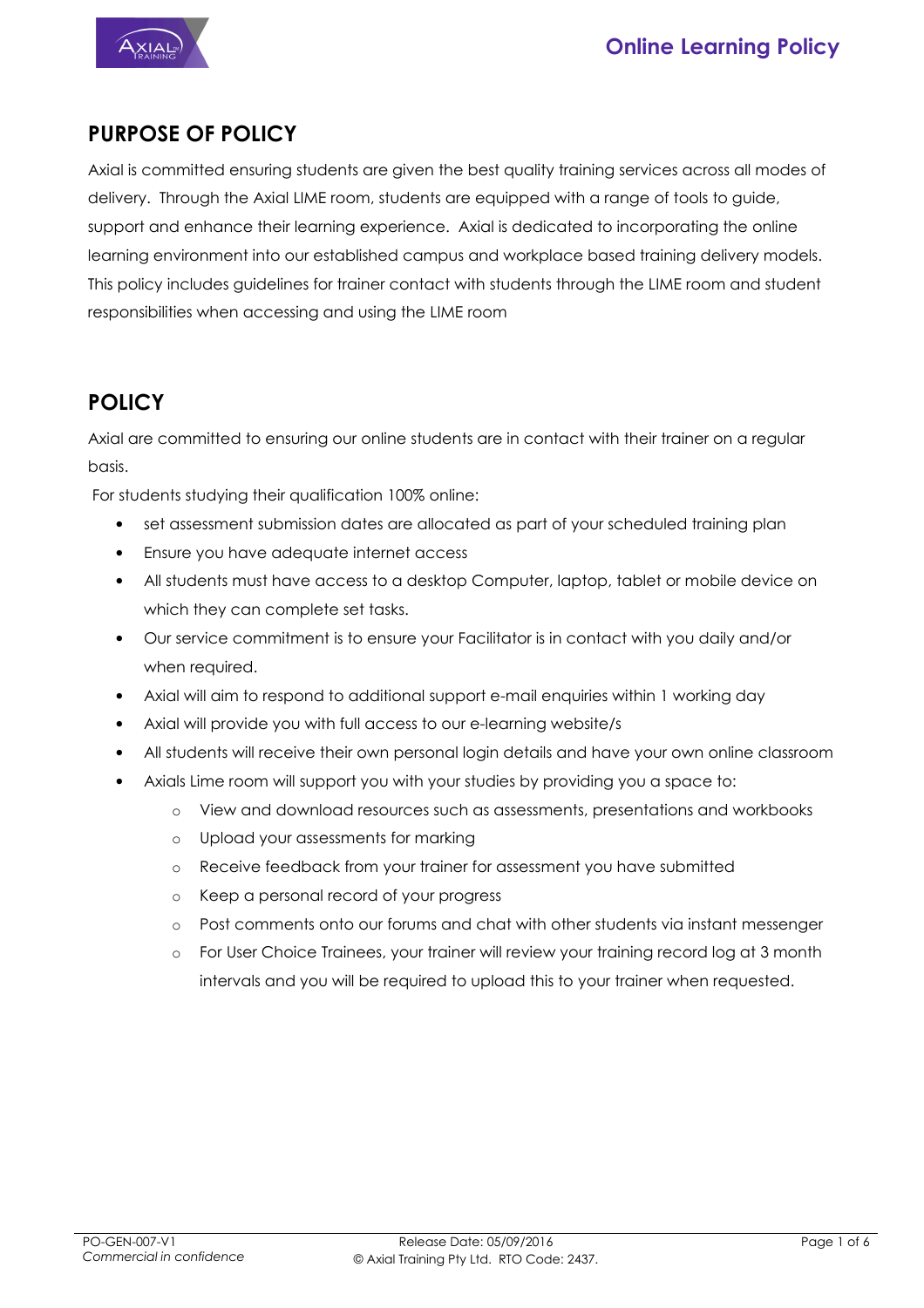

### **STUDENTS STUDYING VIA AXIALS APPRENTICESHIP MODEL**

Our Workplace based delivery model includes a commitment for Axial to provide approximately six to eight workplace visits per year. During these visits our trainers will:

- Provide students with knowledge, gap training and assessment for their relevant training package
- Develop the training plan, and calculate student required withdrawal time
- Explain to both the student and their supervisor what work should be completed prior to the next visit to enable assessment to take place
- Review the student withdrawal log at each visit and collect evidence that it has been completed and signed.

Axial should be notified as soon as possible before a scheduled visit if a student is unavailable so the visit can be rescheduled. Failure to do this may mean the trainer cannot see the student until the next scheduled visit

Some units may require scheduled classroom attendance. These units will be noted on the Training Plan and suitable dates will be discussed with both Apprentice and Employer when these units are due to commence training.

Apprentices are able to request additional work from their trainer should they complete all available LIMEroom activities between scheduled workplace visits.

## **INSTRUCTIONAL RESOURCES**

The detail for the delivery and assessment for each unit is provided in the form of an Order of completion, Study planner, and E library. Each unit of competency contains:

- The unit title and code
- Version control information; training package code; package version; document version
- Unit information—as per training package information—including:
	- o identification of the qualification level (Unit Codes)
	- o unit descriptors, legislative, licensing or regulatory requirements, prerequisites and co-requisites, methods of assessment
	- o the range statement o employability skills, required skills and knowledge and critical aspects for assessment
- Instructions on how the trainer/ facilitator and learner/ participant guides should be used and a checklist for addressing Recognition of Prior Learning (RPL)/Recognition of Current **Competencies**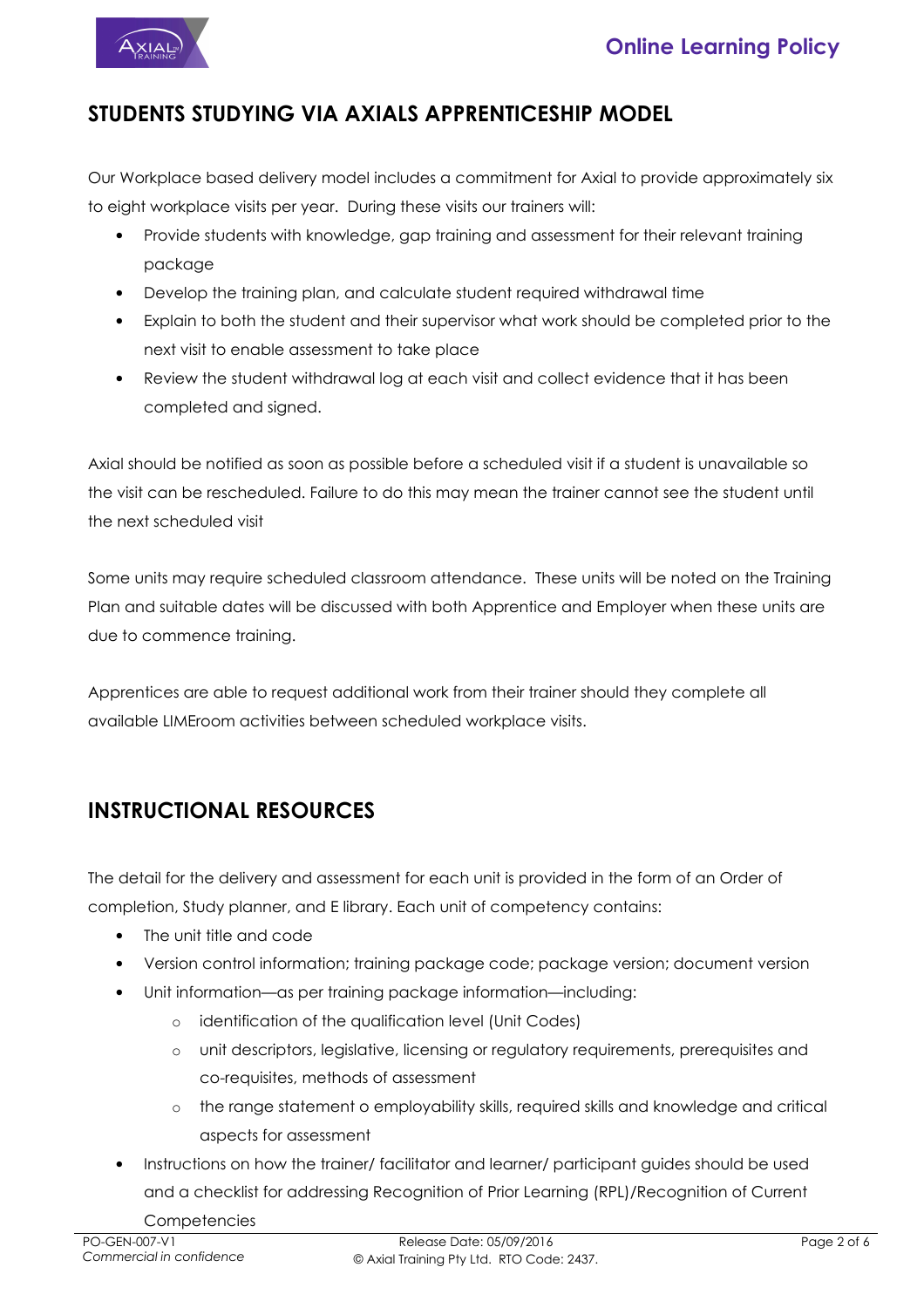

### **Online Learning Policy**

- structions for trainers, facilitators, assessors and learners or candidates for assessment, regarding participation in assessments
- Information regarding assessment structures and requirements, including:
	- o an explanation of competency assessment and access and equity needs
	- o instructions for trainers, facilitators and assessors relating to customisation and contextualisation of learning content and of assessments
- Text (learning/ theory content) that addresses each performance criteria and provides underpinning knowledge through a narrative that describes the processes, tasks, quizzes or procedures that learners must demonstrate to be assessed as competent
- A series of assessment instruments providing for the collection of a range of evidence to support a judgement of competence

# **ASSESSMENT METHODOLOGY**

Assessment is based on a formative and summative assessment model, with holistic assessment being applied where possible. Formative assessment tasks are included at certain points in the learning sequence in order to assist learners to judge their progress and to seek assistance from the trainer/assessor.

Summative assessment tasks occur at the completion of the learning experience, where appropriate.

Combined, the formative, summative and holistic assessment tasks provide the assessor with sufficient evidence to enable an assessment decision to be made in regard to the participant's competency, once authenticated as being the work of that participant.

## **BENCHMARKS FOR ASSESSMENT**

The benchmarks for assessment in industry are the endorsed National Competency Standards, as relevant to each qualification.

These standards detail what constitutes vocational competence in a range of occupations at different levels of complexity. They also outline whether the units of competency can be assessed on- or off-the-job. These benchmarks are used by Axial training in conducting the assessment.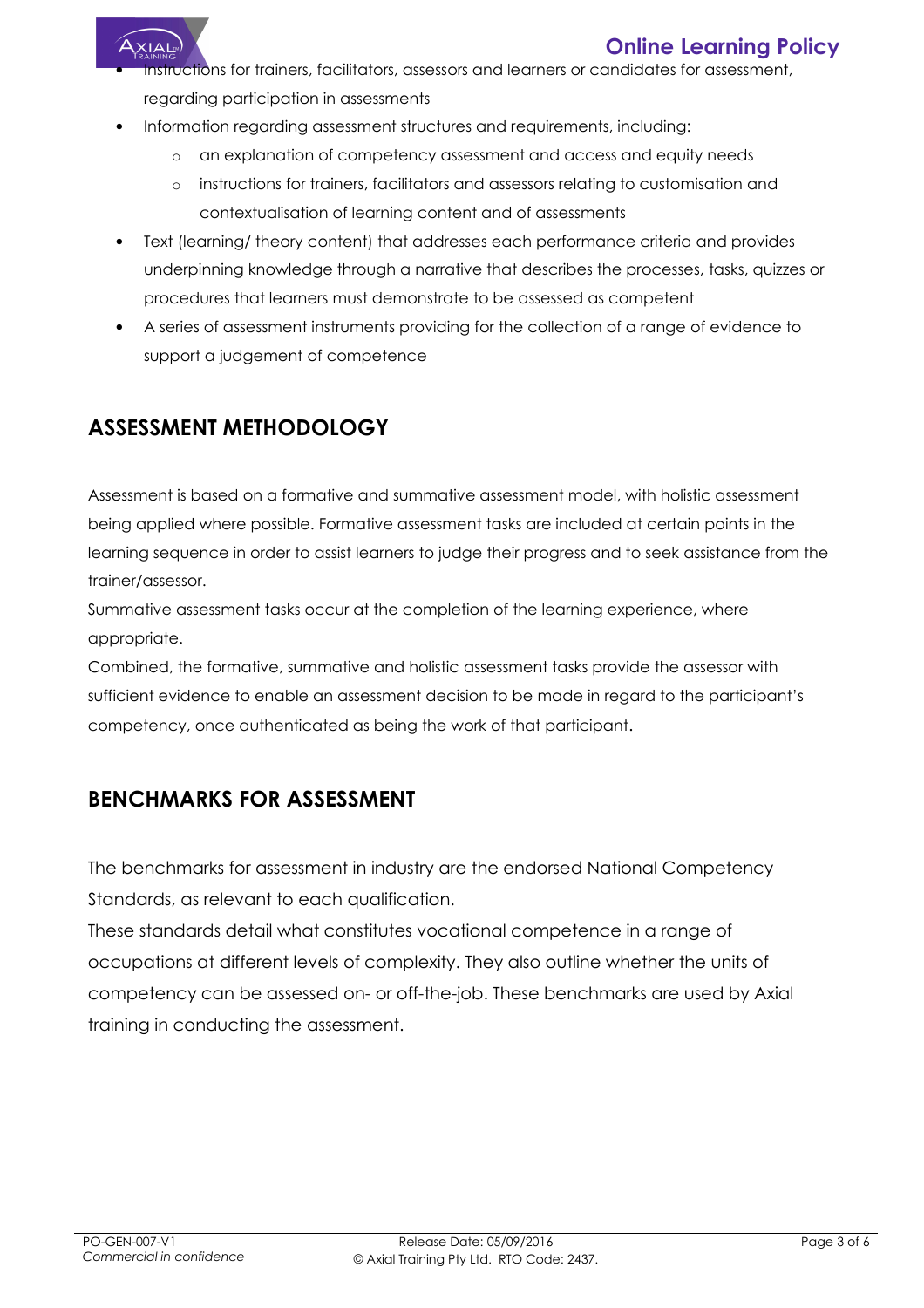



#### **ASSESSMENT TOOLS AXIAL TRAINING**

Axial training assessment tools incorporate both the instruments and the instructions for gathering and interpreting of evidence, and may include:

- o Specific instructions to candidates—incorporated into the unit and available to each student at the commencement of the unit
- o Assessment tasks appropriate to each Australian Qualifications Framework (AQF) Level that can take a number of forms including: short tests and quizzes, observation Checklists, simulation activities, practical projects, demonstrations, individual/group projects, written/oral tests and/or E- portfolios, dependent on the AQF Level and the nature of the competency concerned
- o Examples of acceptable responses—included in the Trainer / Facilitators Guide
- o Rules of judgements in holistic competency assessment—included in the Trainer / Facilitators, where applicable

### **ASSESSMENT INSTRUMENTS**

Recommended instruments are provided within the instructional resources for each unit. These are developed with internal and external resources and are provided to trainers and assessors via our learning management system LIME room.

Marking guides/criteria/observation checklists are also provided.

Axial Staff wishing to develop additional assessment instruments for incorporation within the resources can do so in conjunction and approval from the Head of Learning and Development. Marking guides/model answers must be provided as part of this process and care taken to ensure that each assessment instrument is aligned to the AQF level appropriate to the Unit of Competency concerned.

## **PLAGIARISM**

Plagiarism occurs when someone presents the thoughts or writings of another person as his/her own. Students are, therefore, required to acknowledge all direct quotations, ideas, paraphrased writings and statistical information.

Plagiarism is a form of cheating, and is one of the most serious offences any writer can make. Any student found to be plagiarising will be regarded as having cheated, and the student will be asked to attend a meeting with the faculty manager to work through the concern. Please note that Axial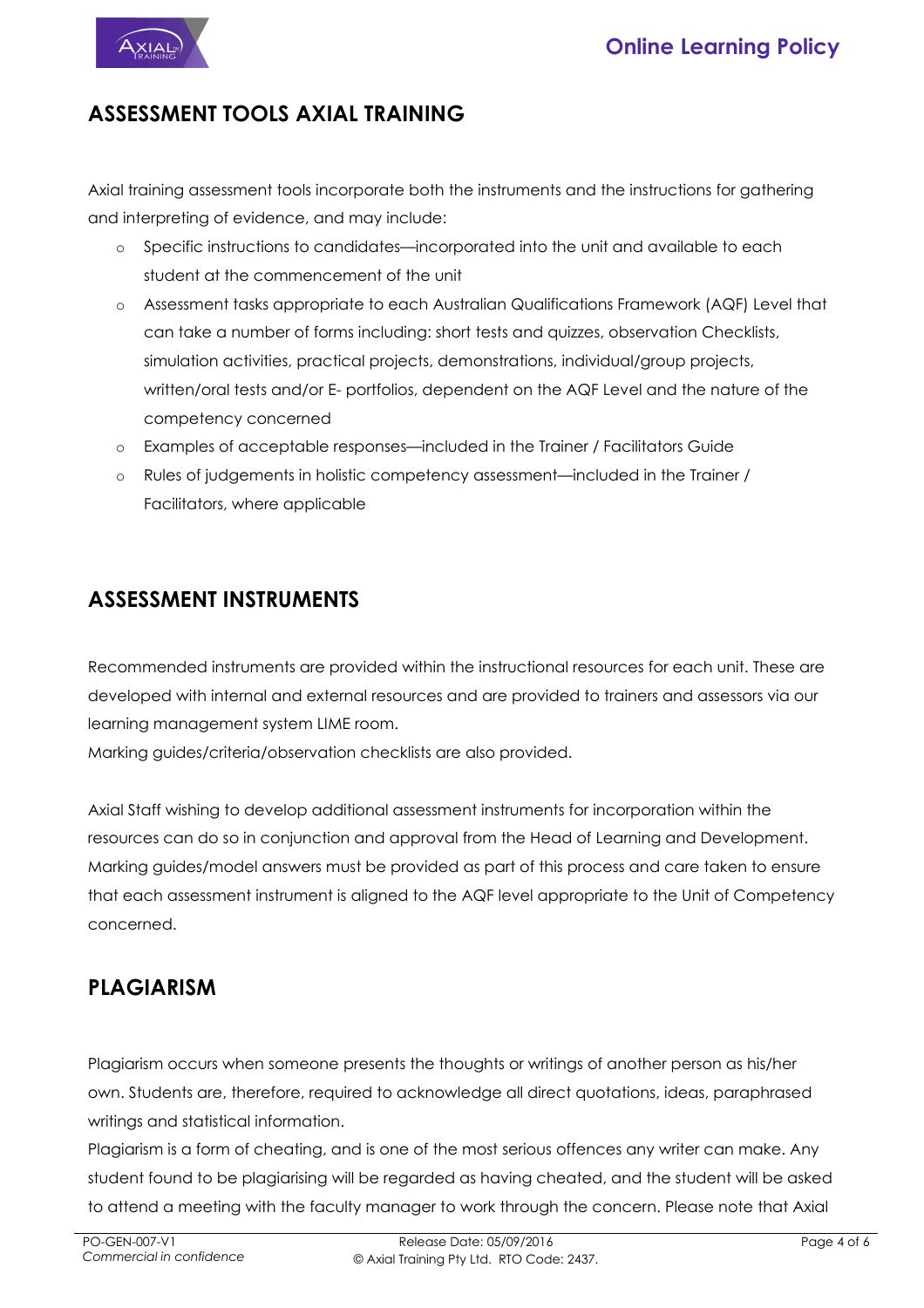

### **Online Learning Policy**

training reserves the right under these circumstances to have the student redo the unit again, or cancel the enrolment if the offence is greater than expected.

Axial Training uses Turnitin text-matching software to help identify potential plagiarism in student submitted work. Turnitin can identify matches in millions of texts from books, journals, web pages, and previously submitted documents. It is important to note that by submitting an assessment, the student is providing consent for their personal data to be passed into the Turnitin system and that their work will be stored in the database for checking against the work of future students. Not all assessments may be required to be sent to Turnitin for checking by our staff.

## **SUBMISSION OF ASSESSMENT TASKS**

All assessment tasks required for completion of a unit are to be completed and submitted by the scheduled due date and following the instructions contained in the Axial training Plan and/or Study planner. To safeguard against accidental loss of assignments, it is expected that students will keep a copy of each assignment, either soft copy (on computer or a USB) or a hard copy.

Students are reminded to save their work on an ongoing basis when logged into Lime room. In the event of loss occurring, the student will be required to submit a new copy of the assignment concerned should this be misplaced= by the student or failure to upload occurs.

## **STUDENT SATISFACTION SURVEYS**

Axial Training collects stakeholder feedback through a variety of tools and methodologies throughout the student's course which is mandatory.

These may include, but are not limited to:

- o Student surveys
- o Student unit evaluation questionnaires
- o Student interim interviews
- o Graduate exit questionnaires